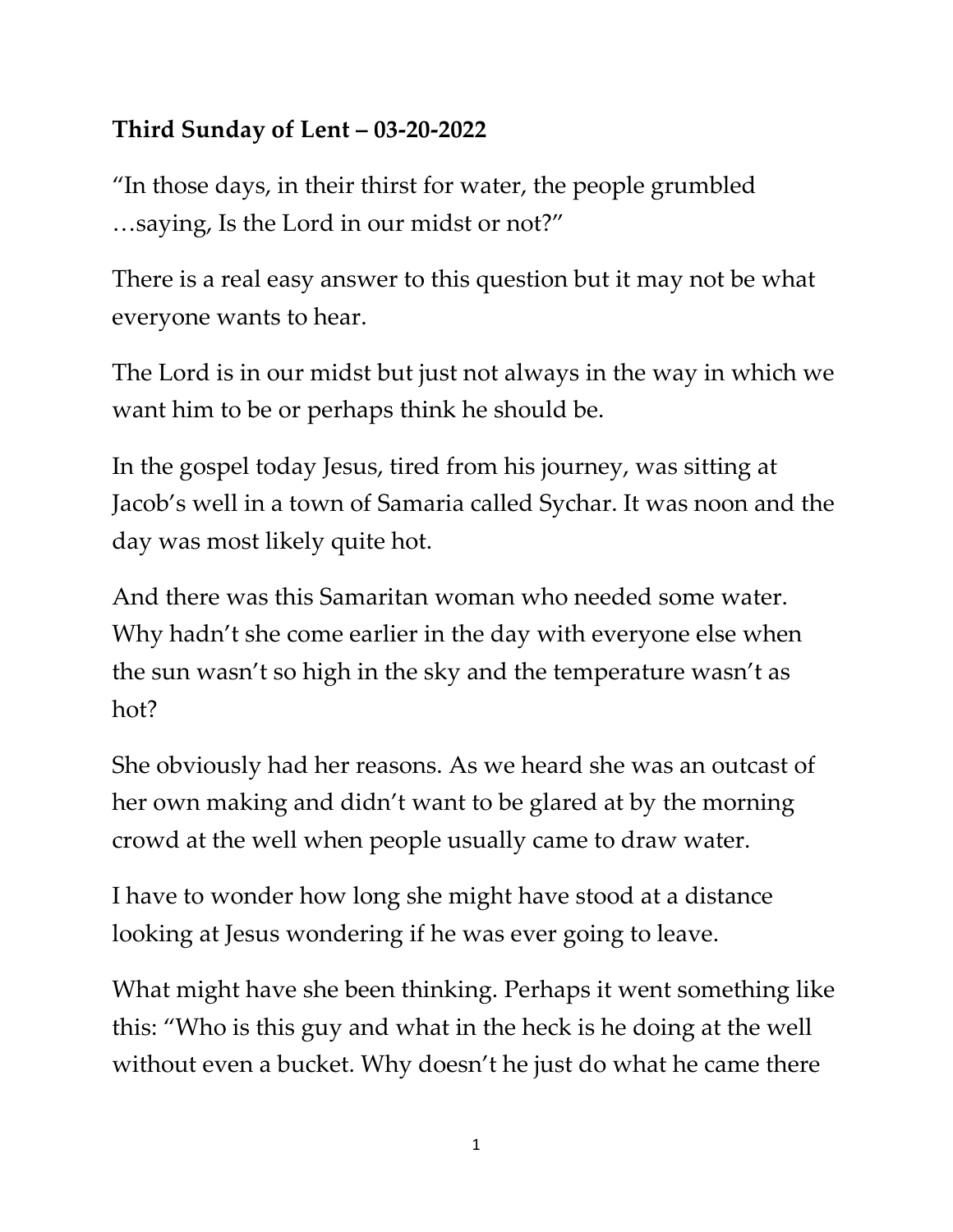for and get out. In her mind, Jesus was not supposed to be there – not at this hour.

Regardless, it was a hot day and she needed water so eventually she went to the well with the idea that she would quickly draw what she needed and get the heck out of there as fast possible.

And then to her great surprise, Jesus asked her for a drink.

So she said to him, "'How can you, a Jew, ask me, a Samaritan woman, for a drink?' – The Jews use nothing in common with Samaritans."

Again, what was she thinking? Perhaps it went as follows: Who is this man who is looking at me so differently than all the rest?

And then he said those mysterious words to her, "If you knew the gift of God and who is saying to you, 'Give me a drink', you would have asked him and he would have given you living water."

But still stuck on the physical level she responded, "Sir you do not even have a bucket and the cistern is deep; where then can you get this living water?"

She wanted this water but Jesus first needed to prepare her body and her soul so he said to her, "Go first and fetch your husband."

That had to sting a little. She didn't have a husband…so she said. He answered her, "You are right in saying, 'I do not have a husband.' For you have had five husbands, and the one you have now is not your husband. What you have said is true."